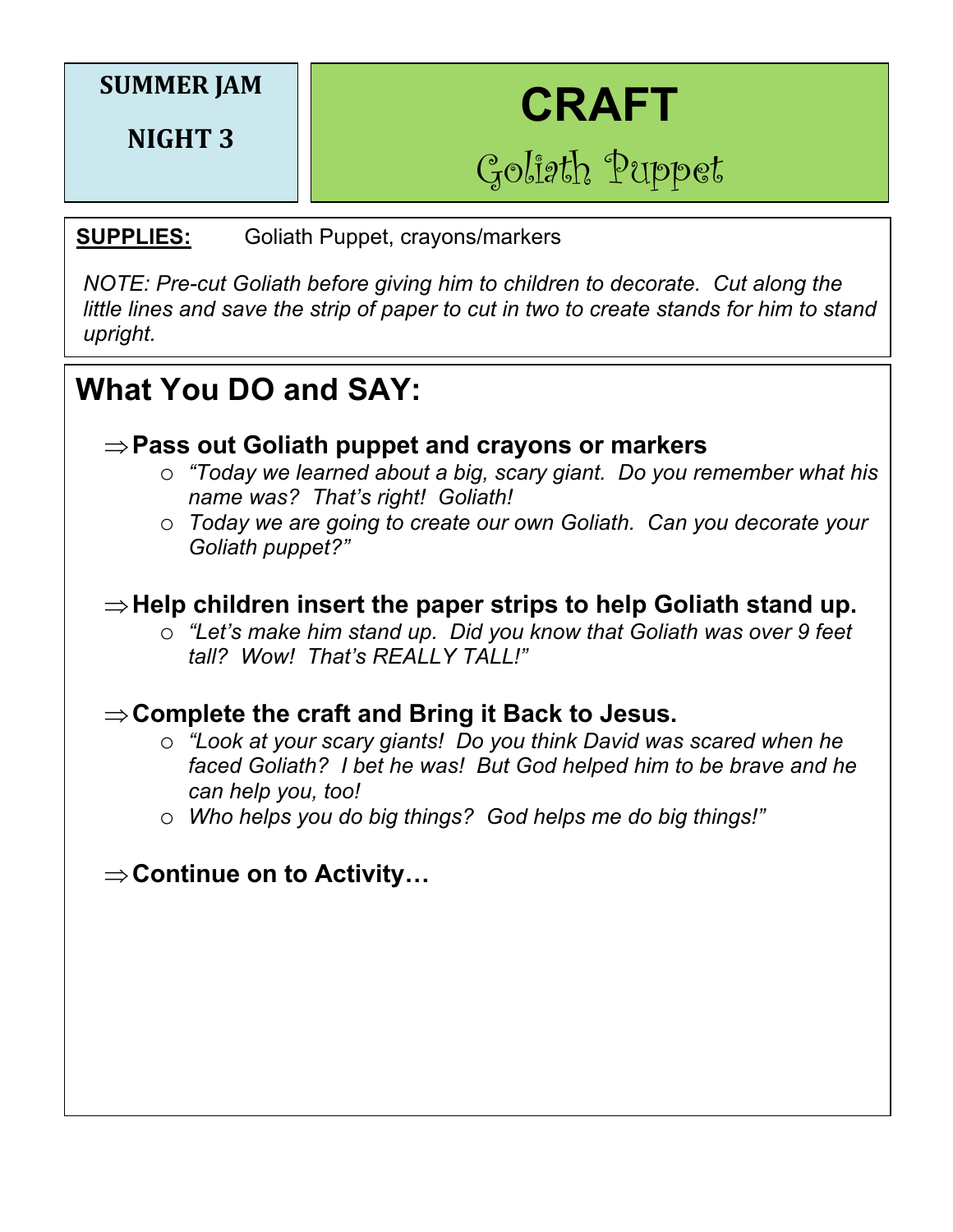# **SUMMER JAM**

**NIGHT 3**

# **ACTIVITY**

Goliath knock down

# **SUPPLIES:** Goliath puppet, pom poms

# **What You DO and SAY:**

- $\Rightarrow$  **Have children stand up their Goliath puppet and pass out a couple pom poms to each child.**
	- o *"Let's pretend that we are David and throw these pretend rocks at Goliath. Remember, we don't throw rocks at our friends. We're only throwing these pretend ones at Goliath."*

#### $\Rightarrow$  **Let children play with pom poms and Goliath puppets as long as they are interested.**

# $\Rightarrow$  Complete activity and then Bring it Back to Jesus

 $\circ$  "You were all great at being David. Goliath was NINE feet tall. He was *a giant! David was so much smaller than Goliath, but he had God with him to help him do big things. He beat Goliath! God can help us all do BIG things! Who helps you do big things? God helps me do big things!"* 

*NOTE:* 

*You can send pom poms home with the children so that they can play at home!*